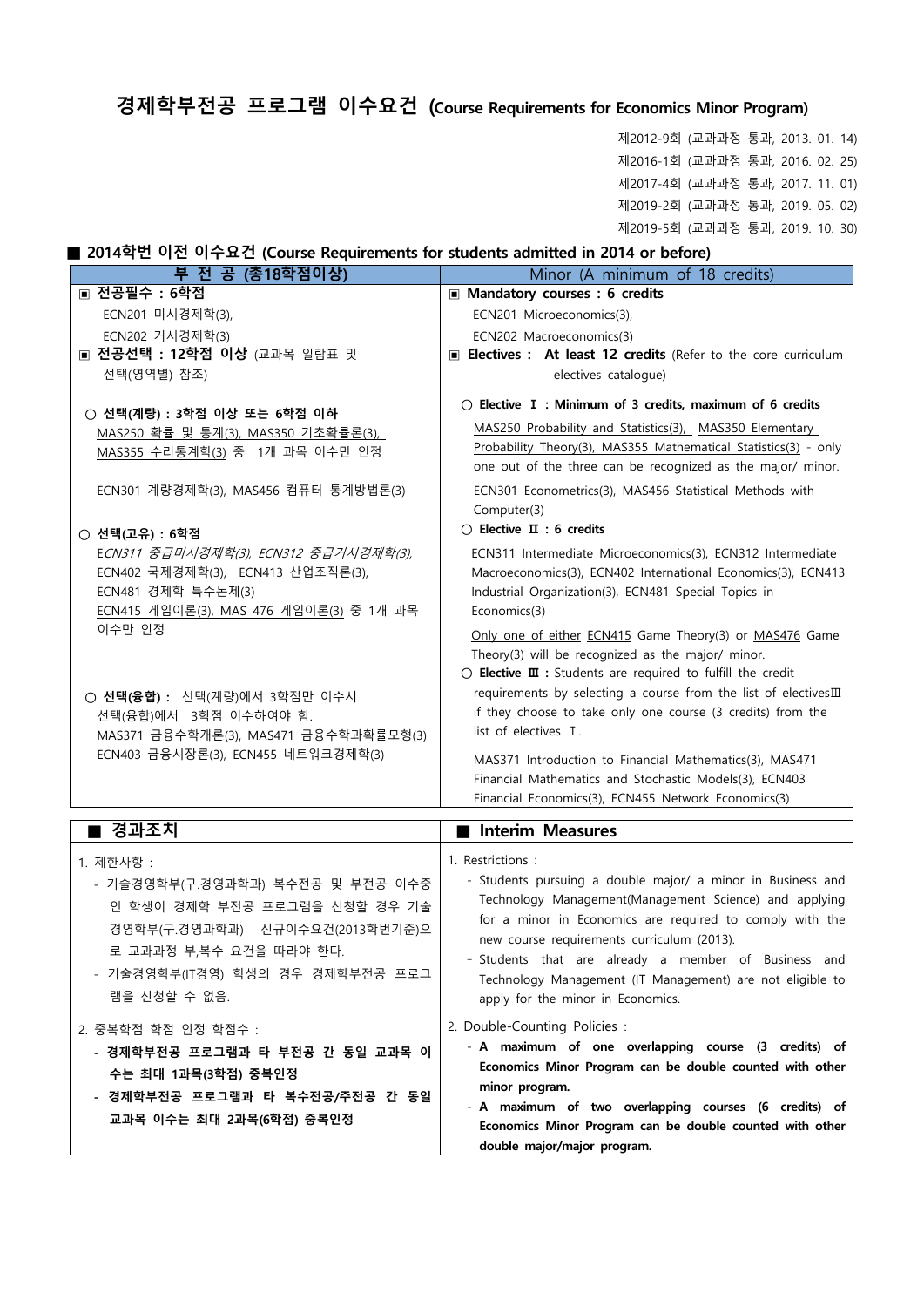# **교과목 일람표 (Table of Curriculum) :**

| 2014학번 이전 이수요건 (for students admitted in 2014 or before) |  |  |  |  |  |
|----------------------------------------------------------|--|--|--|--|--|
|----------------------------------------------------------|--|--|--|--|--|

|           | Classification           | Subject<br>No.                     | Subject Name                                                   | Lecture:<br>Lab:<br>Credit<br>(HK) | Faculty     | Semester               | Substitutes      | Remark                    |
|-----------|--------------------------|------------------------------------|----------------------------------------------------------------|------------------------------------|-------------|------------------------|------------------|---------------------------|
|           | 전공필수                     | <b>ECN201</b>                      | 미시경제학<br>(Microeconomics)                                      | 3:0:3(6)                           | 권영선,<br>재수찬 | Spring,<br>Fall        | *MSB215          |                           |
|           | (6학점)<br>Mandatory       | <b>ECN202</b>                      | 거시경제학<br>(Macroeconomics)                                      | 3:0:3(6)                           | 재수찬,<br>민홍기 | Spring,<br><b>Fall</b> | *MSB316          |                           |
|           |                          | <b>MAS250</b>                      | 확률 및 통계<br>(Probability and Statistics)                        | 3:1:3(6)                           | 수리과학과       |                        | *MA250<br>*AM250 | 1개                        |
|           | 계량<br>선택                 | <b>MAS350</b>                      | 기초확률론<br>(Elementary Probability Theory)                       | 3:0:3(6)                           | 수리과학과       |                        | *MA450<br>*AM350 | 과목만<br>이수 인정<br>(Choose 1 |
|           | (3학점<br>이상               | <b>MAS355</b>                      | 수리통계학<br>(Mathematical Statistics)                             | 3:0:3(6)                           | 수리과학과       |                        | *MA455<br>*AM360 | $out$ of 3)               |
|           | 6학점)<br>Elective I       | <b>ECN301</b>                      | 계량경제학 (Econometrics)                                           | 3:0:3                              | Staff       | Fall                   | *MSB301          |                           |
|           |                          | <b>MAS456</b>                      | 컴퓨터 통계방법론<br>(Statistical Methods with Computer)               | 2:3:3(6)                           | 수리과학과       |                        | *AM462           |                           |
|           |                          | <b>ECN311</b>                      | 중급 미시경제학<br>(Intermediate Microeconomics)                      | 3:0:3(6)                           | 과교수         | Fall                   |                  |                           |
| 전         |                          | <b>ECN312</b>                      | 중급 거시경제학<br>(Intermediate Macroeconomics)                      | 3:0:3(6)                           | 과교수         | Fall                   |                  |                           |
| 공         | <b>ECN402</b>            | 국제경제학<br>(International Economics) | 3:0:3(6)                                                       | 민홍기                                | Spring      | *MSB402                |                  |                           |
| 선         | 고유<br>선택                 | <b>ECN413</b>                      | 산업조직론<br>(Industrial Organization)                             | 3:0:3(6)                           | 이덕희         | Spring                 | *MSB413          |                           |
| 택<br>(12) | (6학점)<br>Elective II     | <b>ECN415</b>                      | 게임이론(Game Theory)                                              | 3:0:3(6)                           | 채수찬         | Fall                   | *MSB415          | 1개<br>과목만<br>이수 인정        |
| 학점<br>이상) |                          | MAS476                             | 게임이론(Game Theory)                                              | 3:0:3(6)                           | 채수찬         | Fall                   |                  | (Choose 1<br>out of $2$ ) |
|           |                          | <b>ECN481</b>                      | 경제학 특수논제<br>(Special Topics in Economics)                      | 3:0:3(6)                           | Staff       | Spring<br>or<br>Fall   |                  |                           |
|           |                          | <b>MAS371</b>                      | 금융수학개론<br>(Introduction to Financial<br>Mathematics)           | 3:1:3(6)                           | 수리과학과       |                        | *AM465           |                           |
|           | 융합<br>선택<br>Elective III | <b>MAS471</b>                      | 금융수학과 확률모형<br>(Financial Mathematics and<br>Stochastic Models) | 3:0:3(6)                           | 수리과학과       |                        |                  |                           |
|           |                          | <b>ECN403</b>                      | 금융시장론 (Financial Economics)                                    | 3:0:3(6)                           | 과교수         | Fall                   |                  |                           |
|           |                          | <b>ECN455</b>                      | 네트워크경제학<br>(Network Economics)                                 | 3:0:3(6)                           | 과교수         | Fall                   |                  |                           |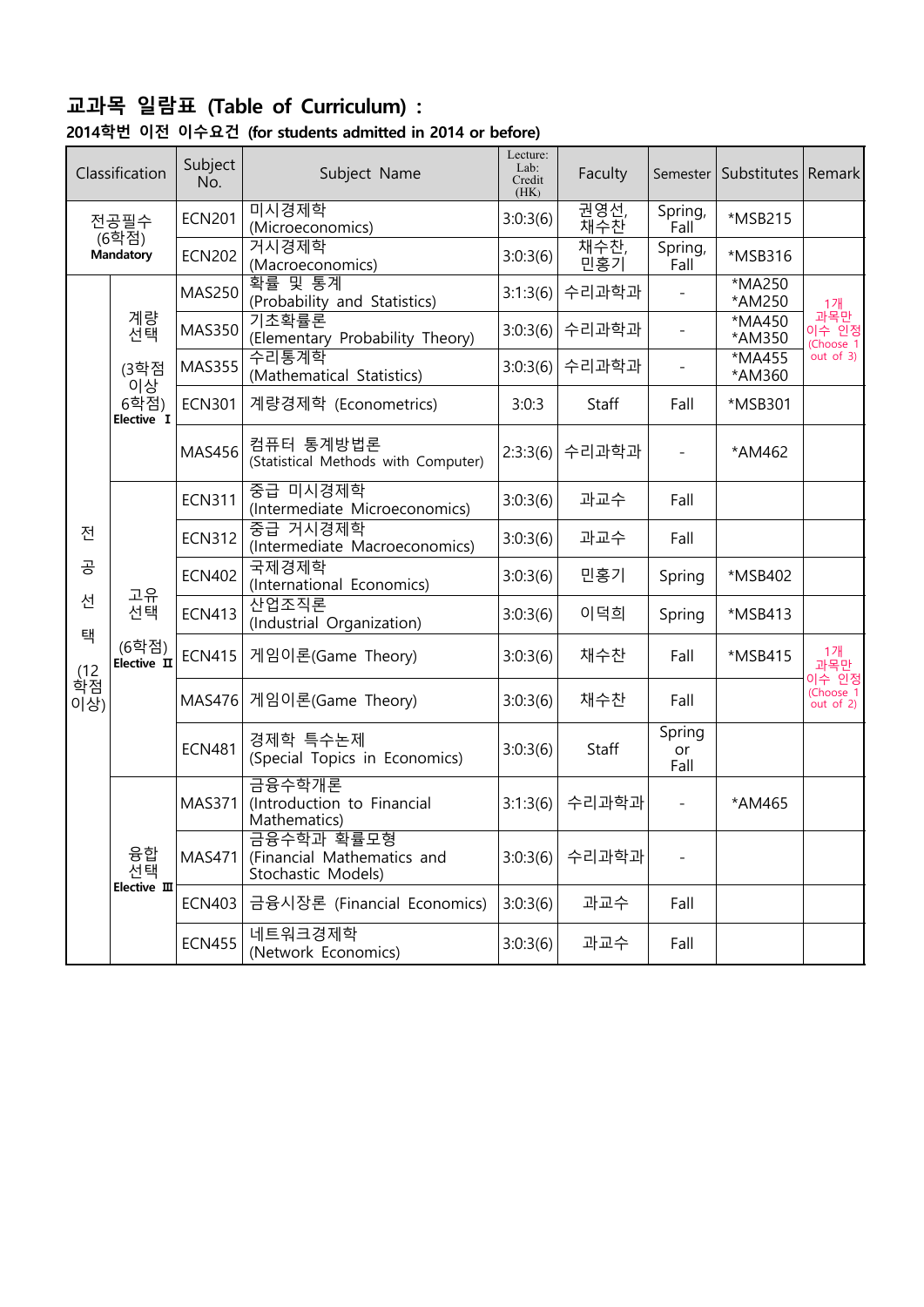#### **■ 2015학번 이수요건 (Course Requirements for students admitted in 2015)**

| 부 전 공 (총18학점이상)                                                                                                                                                                                                                                                                                                                                                                                                    | Minor (A minimum of 18 credits)                                                                                                                                                                                                                                                                                                                                                                                                                                                                                                                                                                                                                                                                                                                                                                                                                                                                                           |
|--------------------------------------------------------------------------------------------------------------------------------------------------------------------------------------------------------------------------------------------------------------------------------------------------------------------------------------------------------------------------------------------------------------------|---------------------------------------------------------------------------------------------------------------------------------------------------------------------------------------------------------------------------------------------------------------------------------------------------------------------------------------------------------------------------------------------------------------------------------------------------------------------------------------------------------------------------------------------------------------------------------------------------------------------------------------------------------------------------------------------------------------------------------------------------------------------------------------------------------------------------------------------------------------------------------------------------------------------------|
| ■ 전공필수 : 6학점<br>ECN201 미시경제학(3),<br>ECN202 거시경제학(3)                                                                                                                                                                                                                                                                                                                                                                | Mandatory courses : 6 credits<br>$\blacksquare$<br>ECN201 Microeconomics(3),<br>ECN202 Macroeconomics(3)                                                                                                                                                                                                                                                                                                                                                                                                                                                                                                                                                                                                                                                                                                                                                                                                                  |
| ■ 전공선택 : 12학점 이상<br>※ 경제학 부전공 프로그램 전공선택 과목 중에서 12학점 이상<br>이수<br>※ 타 학사조직에서 제공하는 다음 교과목은 경제학 부전공<br>프로그램 전공선택 과목으로 인정<br>MAS250 확률및통계(3), MAS350 기초확률론(3), MAS355<br>수리통계학(3), MAS371 금융수학개론(3), MAS456 컴퓨터<br>통계방법론(3), MAS471 금융수학과 확률모형(3), MAS476<br>게임이론(3), MSB408 기술경제학(3)<br>※ MAS250 확률 및 통계(3), MAS350 기초확률론(3),<br>MAS355 수리통계학(3) 중 1개 과목 이수만 인정<br>※ ECN415 게임이론(3), MAS 476 게임이론(3) 중 1개 과목<br>이수만 인정 | ■ Electives : At least 12 credits<br>imes ≭ 12 credits from the courses of elective major<br>* The courses offered by other academic programs are<br>accepted as elective major courses in Economics Minor<br>Program<br>MAS250 Probability and Statistics(3), MAS350 Elementary<br>Probability Theory(3), MAS355 Mathematical Statistics(3),<br>MAS371 Introduction to Financial Mathematics(3), MAS456<br>Statistical Methods with Computer(3), MAS471 Financial<br>Mathematics and Stochastic Models(3), MAS476 Game<br>Theory(3), MSB408 Economics of Technology(3)<br>* MAS250 Probability and Statistics(3), MAS350 Elementary<br>Probability Theory(3), MAS355 Mathematical Statistics(3) -<br>only one course out of the three courses is counted<br>toward the course requirements.<br>X Only one of either ECN415 Game Theory(3) or MAS476<br>$Game$ Theory $(3)$ is counted toward the course<br>requirements. |

| ■ 경과조치                                                                                                                                                                                        | Interim Measures                                                                                                                                                                                                                                                                                                                                                                                                                                                                |
|-----------------------------------------------------------------------------------------------------------------------------------------------------------------------------------------------|---------------------------------------------------------------------------------------------------------------------------------------------------------------------------------------------------------------------------------------------------------------------------------------------------------------------------------------------------------------------------------------------------------------------------------------------------------------------------------|
| 1. 2014학년도 이전 입학생은 본인이 희망하는 경우 2015학년도<br>이수요건 적용 가능                                                                                                                                          | 1. Students admitted in 2014 or before can choose to follow<br>the completion requirements applicable to students admitted<br>in 2015 if desired.                                                                                                                                                                                                                                                                                                                               |
| 2. 제한사항 :<br>- 기술경영학부(구.경영과학과) 복수전공 및 부전공 이수중인<br>학생이 경제학 부전공 프로그램을 신청할 경우 기술경영학<br>부(구.경영과학과) 신규이수요건(2013학번기준)으로 교과과정<br>부,복수 요건을 따라야 한다.<br>- 기술경영학부(IT경영) 학생의 경우 경제학부전공 프로그램을<br>신청할 수 없음. | 2. Restrictions:<br>- If students pursuing a double major or a minor in School<br>and Technology Management<br><b>Business</b><br>of<br>(Old<br>Science) apply for Economics<br>Management<br>Minor<br>Program, they are required to comply with the new<br>course requirements applicable to students admitted in<br>2013 and after.<br>- The School of Business and Technology Management (IT<br>Business) students are not eligible to apply for Economics<br>Minor Program. |
| 3. 중복학점 학점 인정 학점수 :<br>- 경제학부전공 프로그램과 타 부전공 간 동일 교과목 이수는<br>최대 1과목(3학점) 중복인정<br>- 경제학부전공 프로그램과 타 복수전공/주전공 간 동일 교과<br>목 이수는 최대 2과목(6학점) 중복인정                                                   | 3. Double-Counting Policies :<br>- A maximum of one overlapping course (3 credits) of<br>Economics Minor Program can be double counted with<br>other minor program.<br>- A maximum of two overlapping courses (6 credits) of<br>Economics Minor Program can be double counted with<br>other double major/major program.                                                                                                                                                         |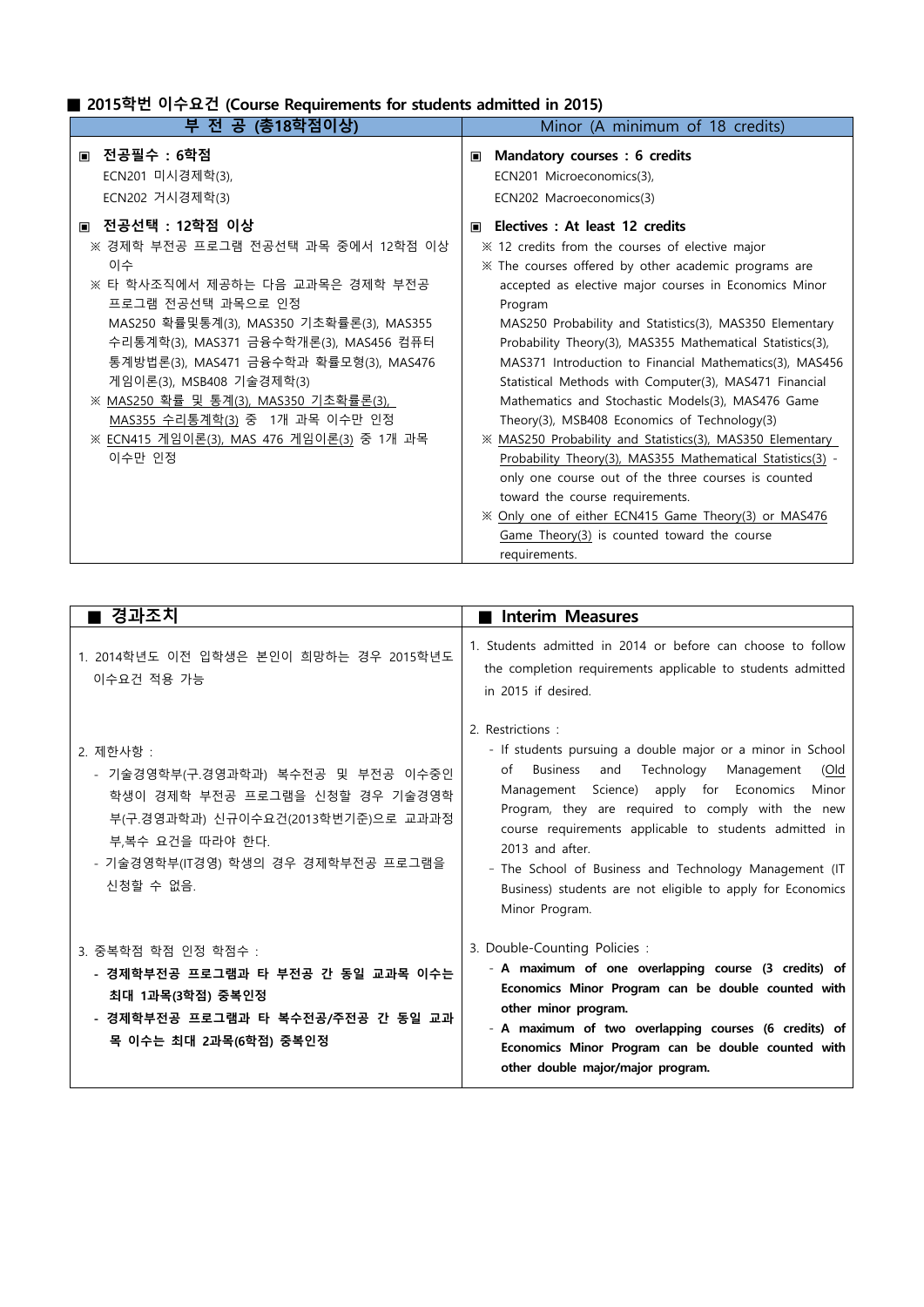## **교과목 일람표 (Table of Curriculum)**

#### **2015학번 이수요건 (for students admitted in 2015)**

| 과목구분               | 과목<br>번호      | 교과목명                                                           | 강:실:학    | 담당<br>교수    | 개설학기          | 대체과목             | 비 고                    |
|--------------------|---------------|----------------------------------------------------------------|----------|-------------|---------------|------------------|------------------------|
| 전공필수               | <b>ECN201</b> | 미시경제학<br>(Microeconomics)                                      | 3:0:3(6) | 권영선,<br>이덕희 | 봄,가을          | *MSB215          |                        |
| (6학점)<br>Mandatory | <b>ECN202</b> | 거시경제학<br>(Macroeconomics)                                      | 3:0:3(6) | 채수찬,<br>민홍기 | 봄,가을          | *MSB316          |                        |
|                    | <b>MAS250</b> | 확률 및 통계<br>(Probability and Statistics)                        | 3:1:3(6) | 수리<br>과학과   |               | *MA250<br>*AM250 | 1개                     |
|                    | <b>MAS350</b> | 기초확률론<br>(Elementary Probability Theory)                       | 3:0:3(6) | 수리<br>과학과   |               | *MA450<br>*AM350 | 과목만<br>이수<br>인정        |
|                    | <b>MAS355</b> | 수리통계학<br>(Mathematical Statistics)                             | 3:0:3(6) | 수리<br>과학과   |               | *MA455<br>*AM360 | (Choose 1)             |
|                    | <b>MAS456</b> | 컴퓨터 통계방법론<br>(Statistical Methods with<br>Computer)            | 2:3:3(6) | 수리<br>과학과   |               | *AM462           |                        |
|                    | <b>MAS371</b> | 금융수학개론<br>(Introduction to Financial<br>Mathematics)           | 3:1:3(6) | 수리<br>과학과   |               | *AM465           |                        |
|                    | <b>MAS471</b> | 금융수학과 확률모형<br>(Financial Mathematics and<br>Stochastic Models) | 3:0:3(6) | 수리<br>과학과   |               |                  |                        |
| 전<br>공             | <b>ECN301</b> | 계량경제학 (Econometrics)                                           | 3:0:3(6) | 김지희         | 봄             | *MSB301          |                        |
| 선                  | <b>ECN311</b> | 중급 미시경제학<br>(Intermediate Microeconomics)                      | 3:0:3(6) | 권영선         | 가을            |                  |                        |
| 택                  | <b>ECN312</b> | 중급 거시경제학<br>(Intermediate Macroeconomics)                      | 3:0:3(6) | 김지희         | 봄             |                  |                        |
| (12<br>학점<br>이상)   | <b>ECN402</b> | 국제경제학<br>(International Economics)                             | 3:0:3(6) | 민홍기         | 봄             | *MSB402          |                        |
| <b>Elective</b>    | <b>ECN403</b> | 금융시장론<br>(Financial Economics)                                 | 3:0:3(6) | 학과<br>교수    | 가을            |                  |                        |
|                    | <b>MSB408</b> | 기술경제학<br>(Economics of Technology)                             | 3:0:3(6) | 김지희         | 가을            |                  |                        |
|                    | <b>ECN413</b> | 산업조직론<br>(Industrial Organization)                             | 3:0:3(6) | 이덕희         | 가을            | *MSB413          |                        |
|                    | <b>ECN415</b> | 게임이론<br>(Game Theory)                                          | 3:0:3(6) | 채수찬         | 가을            | *MSB415          | 1개<br>과목만              |
|                    | <b>MAS476</b> | 게임이론<br>(Game Theory)                                          | 3:0:3(6) | 채수찬         | 가을            |                  | 이수<br>인정<br>(Choose 1) |
|                    | <b>ECN455</b> | 네트워크경제학<br>(Network Economics)                                 | 3:0:3(6) | 학과<br>교수    | 가을            |                  |                        |
|                    | <b>ECN481</b> | 경제학 특수논제<br>(Special Topics in Economics)                      | 3:0:3(6) | 학과<br>교수    | 봄<br>또는<br>가을 |                  |                        |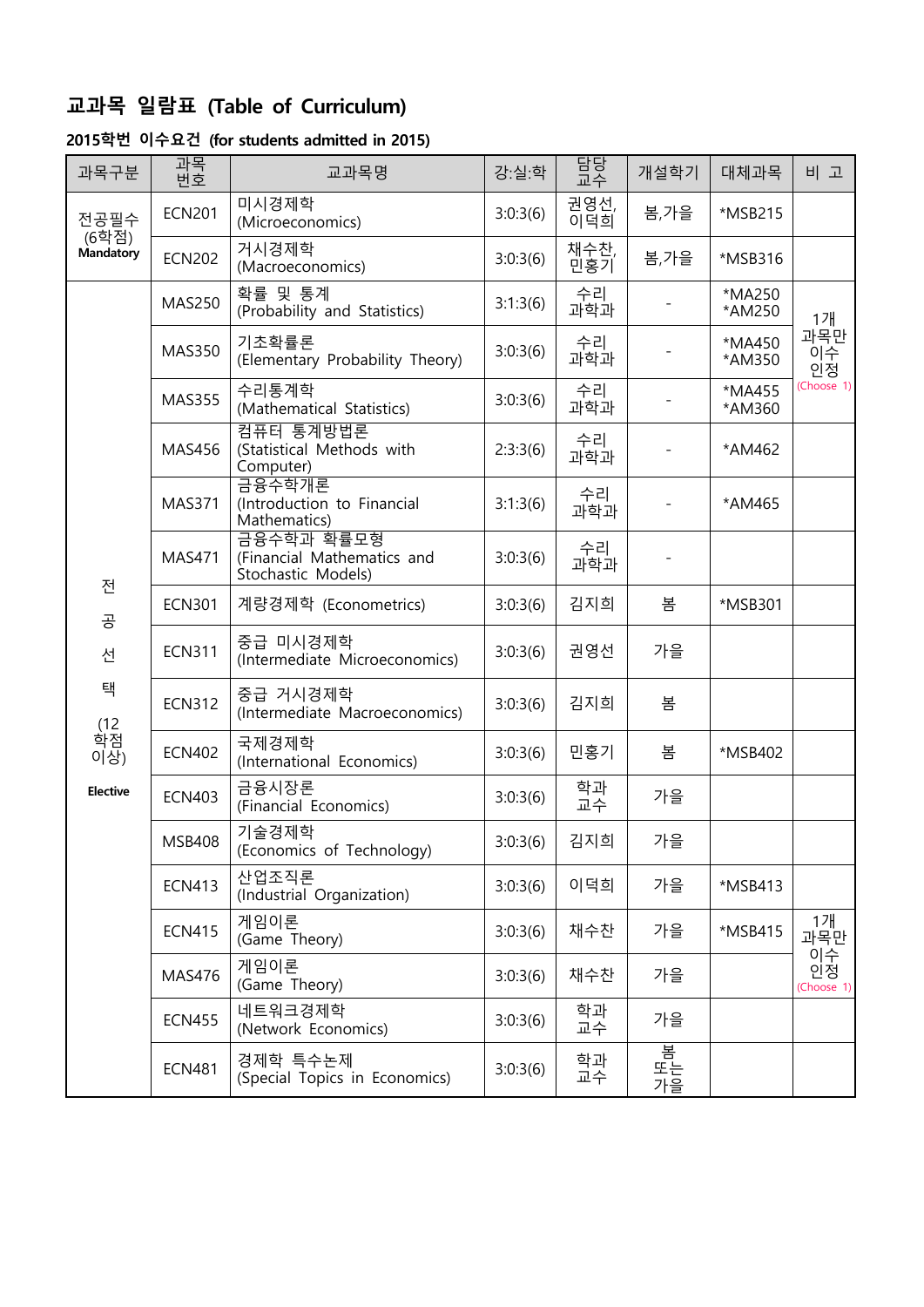## **■ 2016-2017학번 이수요건 (Course Requirements for students admitted in 2016-2017)**

| Mandatory courses : 6 credits,<br>ECN201 (Microeconomics),<br>ECN202 (Macroeconomics)<br>Electives : At least 12 credits (Refer to the core curriculum<br>electives catalogue)<br>$\bigcirc$ Elective I : Minimum of 3 credits<br>MAS250 (Probability and Statistics), MAS350 (elementary<br>Probability Theory), MAS355 (Mathematical Statistics) - only                                                                                                                                                                                                                                                                                                                                                                 |
|---------------------------------------------------------------------------------------------------------------------------------------------------------------------------------------------------------------------------------------------------------------------------------------------------------------------------------------------------------------------------------------------------------------------------------------------------------------------------------------------------------------------------------------------------------------------------------------------------------------------------------------------------------------------------------------------------------------------------|
|                                                                                                                                                                                                                                                                                                                                                                                                                                                                                                                                                                                                                                                                                                                           |
|                                                                                                                                                                                                                                                                                                                                                                                                                                                                                                                                                                                                                                                                                                                           |
| one out of the three can be recognized as the major/ minor.<br>ECN301 (Econometrics), MAS456 (Statistical Methods with<br>Computer)                                                                                                                                                                                                                                                                                                                                                                                                                                                                                                                                                                                       |
| $\bigcirc$ Elective $\mathbf{\Pi}$ : 6 credits<br>ECN311 (Intermediate Microeconomics), ECN312 (Intermediate<br>Macroeconomics), ECN402 (International Economics), ECN413<br>(Industrial Organization), ECN481 (Special Topics in Economics)<br>Only one of either ECN415 (Game Theory) or MAS476 (Game<br>Theory) will be recognized as the major/ minor.<br>$\bigcirc$ Elective $\mathbf{I}$ : Students are required to fulfill the credit<br>requirements by selecting a course from the list of electivesIII<br>if they choose to take only one course (3 credits) from the<br>list of electives T<br>MAS371 (Introduction to Financial Mathematics), MAS471<br>(Financial Mathematics and Stochastic Models), ECN403 |
| (Financial Economics), ECN455 (Network Economics)                                                                                                                                                                                                                                                                                                                                                                                                                                                                                                                                                                                                                                                                         |

| ∎ 중요                               | ■ Note                                                      |
|------------------------------------|-------------------------------------------------------------|
|                                    | * Major course credits cannot be double counted toward      |
| ※ 타 학사조직 전공과목과의 중복 인정 불가           | any other academic programs                                 |
| ※ 2017학년도 이전 입학생은 본인이 희망하는 경우 2018 | X Students admitted in 2017 or before can choose to follow  |
| 학년도 이후 이수요건 적용 가능                  | the completion requirements applicable to students admitted |
|                                    | in 2018 and after if desired.                               |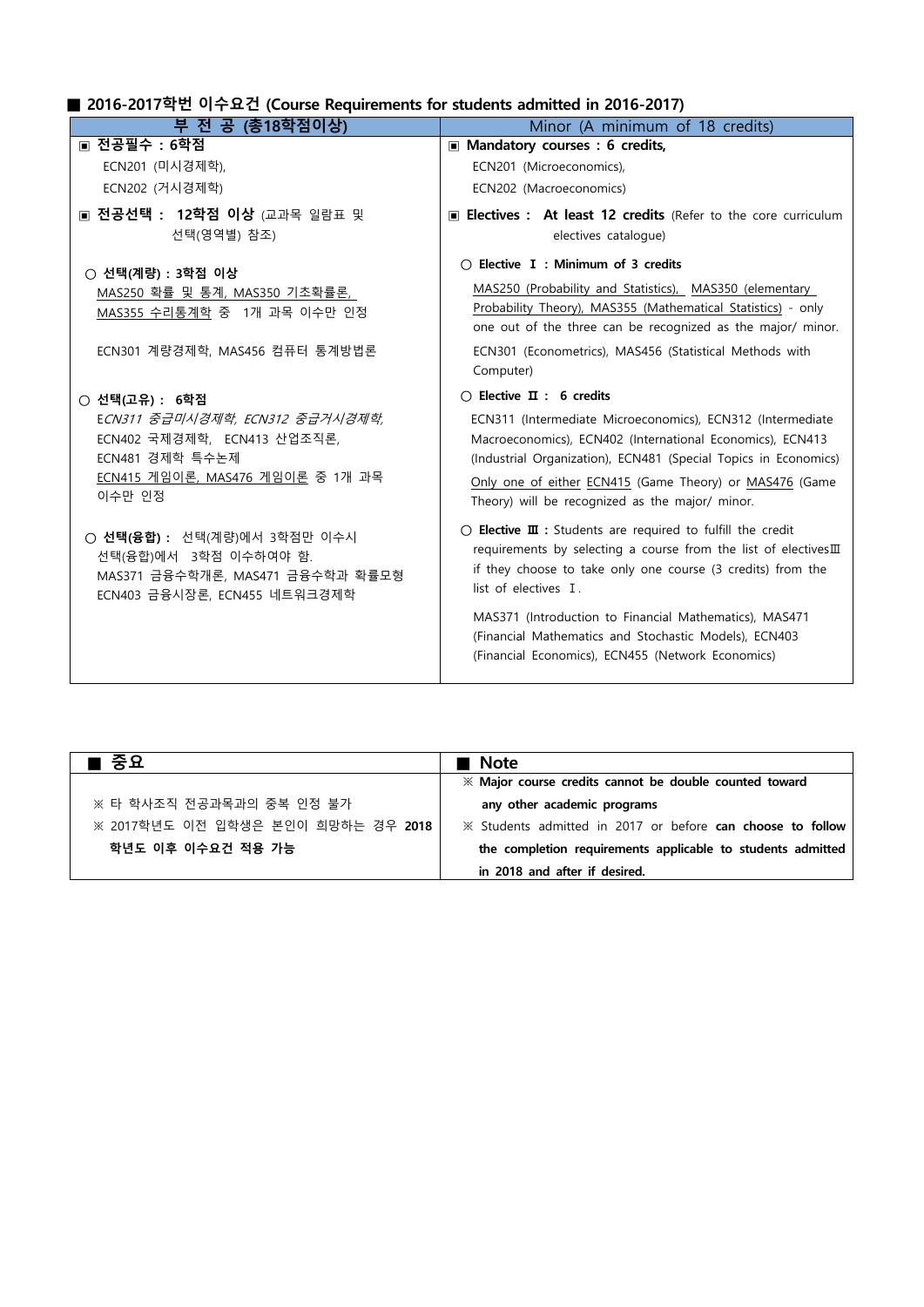## **■ 2018학번 이후 이수요건 (Course Requirements for students admitted in 2018 and after)**

| 부 전 공 (총18학점이상)                                                                                                                                                                                                                                                                                                                                                                                                                                                          | Minor (A minimum of 18 credits)                                                                                                                                                                                                                                                                                                                                                                                                                                                                                                                                                                                                                                                                                                                                                                                                                                                                                                                                                                                                                          |
|--------------------------------------------------------------------------------------------------------------------------------------------------------------------------------------------------------------------------------------------------------------------------------------------------------------------------------------------------------------------------------------------------------------------------------------------------------------------------|----------------------------------------------------------------------------------------------------------------------------------------------------------------------------------------------------------------------------------------------------------------------------------------------------------------------------------------------------------------------------------------------------------------------------------------------------------------------------------------------------------------------------------------------------------------------------------------------------------------------------------------------------------------------------------------------------------------------------------------------------------------------------------------------------------------------------------------------------------------------------------------------------------------------------------------------------------------------------------------------------------------------------------------------------------|
| ▣ 전공필수 : 6학점<br>ECN201 미시경제학(3),<br>ECN202 거시경제학(3)                                                                                                                                                                                                                                                                                                                                                                                                                      | ■ Mandatory courses : 6 credits,<br>ECN201 Microeconomics(3),<br>ECN202 Macroeconomics(3)                                                                                                                                                                                                                                                                                                                                                                                                                                                                                                                                                                                                                                                                                                                                                                                                                                                                                                                                                                |
| ▣ 전공선택 : 12학점 이상<br>※ 경제학 부전공 프로그램 전공선택 과목 중에서 12학점<br>이상 이수<br>※ 타 학사조직에서 제공하는 다음 교과목은 경제학 부전공<br>프로그램 전공선택 과목으로 인정<br>MAS250 확률및통계(3), MAS350 기초확률론(3),<br>MAS355 수리통계학(3), MAS371 금융수학개론(3),<br>MAS456 컴퓨터 통계방법론(3), MAS471 금융수학과<br>확률모형(3), MAS476 게임이론(3), MSB408<br>기술경제학(3)<br>※ MAS250 확률 및 통계(3), MAS350 기초확률론(3),<br>MAS355 수리통계학(3), MAS456 컴퓨터 통계방법론(3)<br>중 1개 과목 이수만 인정<br>※ ECN415 게임이론(3), MAS476 게임이론(3) 중 1개 과목<br>이수만 인정<br>※ 타 학사조직 전공과목과의 중복 인정 불가 | ■ Electives : At least 12 credits<br>im ≭ 12 credits from the courses of elective major<br>X The courses offered by other academic programs are<br>accepted as elective major courses in Economics Minor<br>Program<br>MAS250 Probability and Statistics(3), MAS350 Elementary<br>Probability Theory(3), MAS355 Mathematical Statistics(3),<br>MAS371 Introduction to Financial Mathematics(3), MAS456<br>Statistical Methods with Computer(3), MAS471 Financial<br>Mathematics and Stochastic Models(3), MAS476 Game<br>Theory(3), MSB408 Economics of Technology(3)<br>※ MAS250 Probability and Statistics(3), MAS350 Elementary<br>Probability Theory(3), MAS355 Mathematical Statistics(3),<br>MAS456 Statistical Methods with Computer(3) - only one<br>course out of the four courses is counted toward the course<br>requirements.<br>X Only one of either ECN415 Game Theory(3) or MAS476 Game<br>Theory(3) is counted toward the course requirements.<br>* Major course credits cannot be double counted toward any<br>other academic programs. |

| ■ 경과조치                                                   | Interim Measures                                                                                                                                            |
|----------------------------------------------------------|-------------------------------------------------------------------------------------------------------------------------------------------------------------|
| 1. 타 학사조직 전공과목과의 중복 인정 불가                                | 1. Major course credits cannot be double counted toward any<br>other academic programs.                                                                     |
| 2. 2017학년도 이전 입학생은 본인이 희망하는 경우 2018<br>학년도 이후 이수요건 적용 가능 | 2. Students admitted in 2017 or before can choose to follow<br>the completion requirements applicable to students admitted<br>in 2018 and after if desired. |